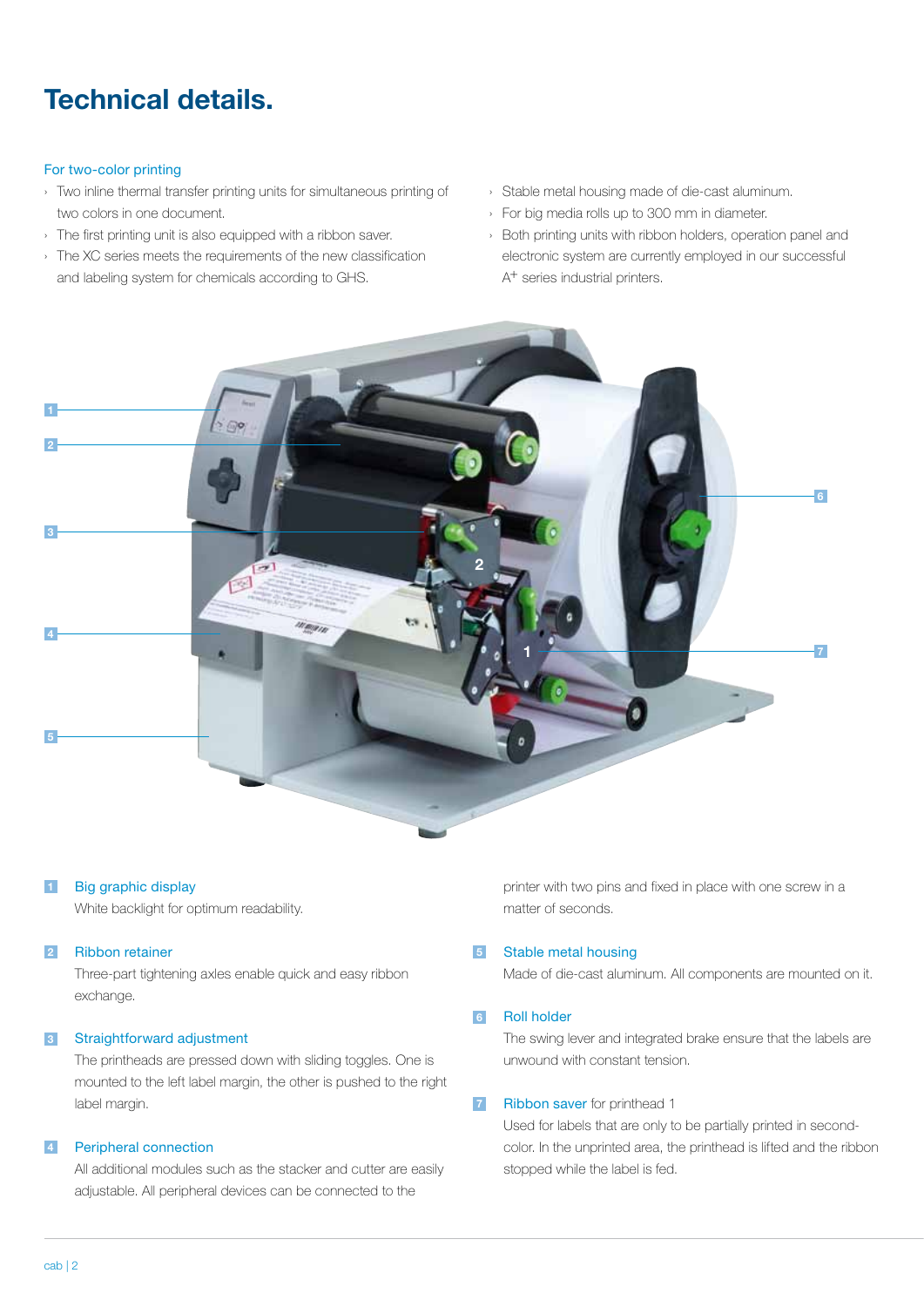# **Technical details.**

- **1 RS232C interface without function.**
- **2 USB 2.0 slave interface.**
- **3** Ethernet 10/100 Base T interface with TCP/IP.
- **4** Slot for wireless LAN card.
- **5** Two USB master interfaces for connecting an external operation panel, keyboard, scanner or service key.
- **6** Slot for CompactFlash Type I memory card.

#### **Option**

cab WLAN card 802.11 b/g.



### Stand-alone operation. **Stand-alone operation**

#### Printing with a cab printer without a PC.

The layout of the labels is created either using label software or through direct programming via a text editor on the PC. Label formats, fonts and graphic data, serial data and database contents are saved or imported on the CF memory card, USB flash drive or the internal IFFS printer memory.

Only variable data is sent to the printer via keyboard or host computer before being printed out. Data from a barcode scanner or a balance can also be received by the printer.



Memory card CompactFlash Type I



### Compact keyboard

Connection: USB, number of keys: 86 L x W mm: 282 x 132 Cherry G84-4100

Device functionality and compliance with CE standards are only warranted by using the accessories provided or recommended by cab.

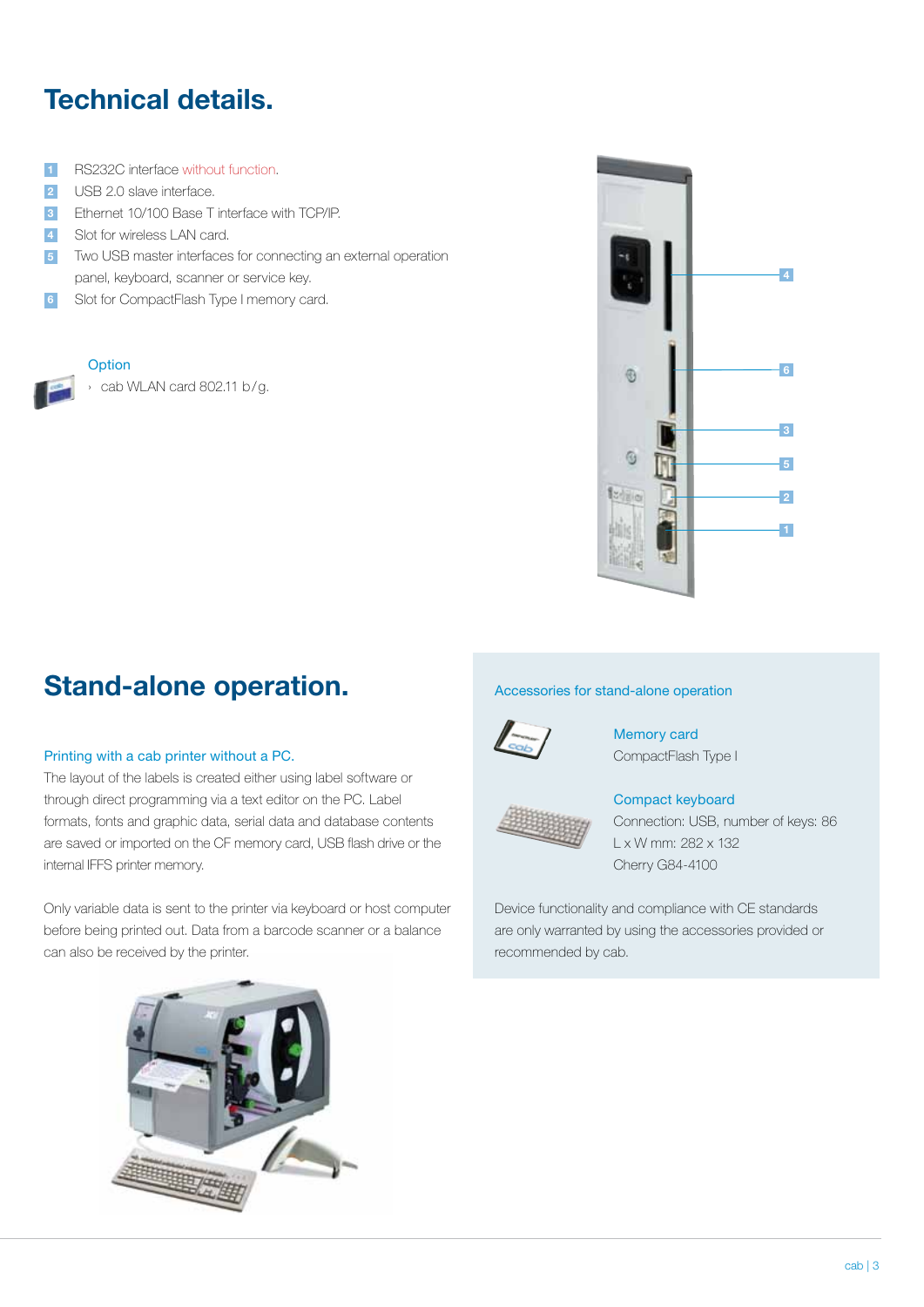### **Software tools.**

#### Direct programming with J-Script

The printer language is easy to understand and simple to integrate into your host system. Variable data is linked with host applications. Label design, graphic data and fonts are recorded on the CompactFlash card. The host computer sends only variable data to the printer.

#### Integration into SAP R/3\*

In cooperation with SAP, cab developed the "replace method" for controlling cab printers quickly and easily from SAP R/3 using SAPScript. As a Silver Level partner in SAP's Printer Vendor Program, cab has access to the SAP development area for optimum printer support in SAP environments.

*\* SAP and R/3 are registered trademarks of SAP AG.*

#### abc – Basic Compiler

As an integrated element of the firmware, the Basic Compiler enables the printer to process data via BASIC programming before it is sent for print editing. This makes it possible for external printer languages to be replaced or data from other systems, e.g. a PLC or balance, to be transferred so information can be printed in different label formats.

Example of use: Connection to a balance



#### Database Connector

In stand-alone mode with additional network connection, the Database Connector enables stand-alone printers to access data directly from a central SQL-compatible database and to print it as a label. Data can also be written back to the database or changed during the printing process.

#### Printer monitoring with Intranet and Internet

Using standard programs such as the web browser or FTP clients, the integrated HTTP and FTP server enables print monitoring, configuration, firmware updates and memory card administration. Status, warning and error messages are sent to administrators or users as e-mails or SNMP datagrams via SNMP and SMTP clients. A time server is used to synchronize the time and date.

#### Administration Network Manager

The cab Network Manager enables the user to control multiple printers across a network simultaneously. It supports monitoring, configuration, firmware updates, memory card administration, file synchronization and PIN administration centrally.

| J                                                              | Job start                            |
|----------------------------------------------------------------|--------------------------------------|
| H 100                                                          | Speed (100 mm/s)                     |
| OR                                                             | Orientation rotated by 180°          |
| S I1:0.0.68,70,100                                             | Size of label (100x68 mm, gap 2 mm)  |
| T 10, 10,0,5,pt20;sample                                       | Text object/font: Swiss bold, 20 pt  |
| B 10,20,0, EAN-13, SC2, 401234512345 Barcode EAN 13, size SC 2 |                                      |
| G 8, 3.5, 0; R: 30, 9, 0.3; 0.3                                | Graphic, box 30 x 9 mm,              |
|                                                                | Line strength 0.3 mm                 |
| A 1                                                            | Number of labels (in this example 1) |

### **SAP Printer Vendor Program**

Create Transfer Exchange of<br>
School and the Creater of the Creater of the Creater of the Creater<br>
Creater of the Creater of the Creater of the Creater<br>
Creater of the Creater of the Creater of the Creater<br>
Creater of the C labels with replace file variable data<br>software into SAPScript with SAPScript into SAPScript

and Printout

#### **Upload method SAP R / 3 note no. 137431**

| calypso.lbl - Editor                                                                                                             | 窓<br>圓<br>$\equiv$ |
|----------------------------------------------------------------------------------------------------------------------------------|--------------------|
| Date: Bearbeiten Format<br>Amscht                                                                                                |                    |
| <abc><br/>label start<br/>input as<br/>if left\$(a\$,15)="194300301480070" then<br/>print "R t2;", mid\$(a\$,16)<br/>endif</abc> |                    |
| if left\$(a\$,15)="194300300580172" then<br>print "R t3;", mid\$(a\$,16)<br>endif                                                | Ħ                  |
| if left\$(a\$,15)="194300301970073"<br>then<br>print "R t1;", mid\$(a\$,16)<br>endif                                             |                    |
| if a\$="00001" then<br>print "A 1"<br>endif<br>goto start                                                                        |                    |
|                                                                                                                                  |                    |

| cabDatabaseConnector                                                                                                                                                                                                                                     |                | $\sqrt{3}$ | -23                            |
|----------------------------------------------------------------------------------------------------------------------------------------------------------------------------------------------------------------------------------------------------------|----------------|------------|--------------------------------|
| <b>Check Database Connection</b>                                                                                                                                                                                                                         | ServerSettings |            |                                |
| 17.08.2010 10:33:59 Connection succeeded.<br>17.08.2010 10:34:03 192.168.100.49 Port: 1028 cab Printer connect.<br>17.08.2010 10:34:17 SELECT * FROM article WHERE artnr="5210001"<br>17.08.2010 10:34:54 192.168.100.49 Port: 1284 cab Printer connect. |                |            | i.<br>$\overline{\phantom{a}}$ |
| cab Produkttechnik GmbH & Co I cabDatabaseConnect: Version 3.5                                                                                                                                                                                           |                |            |                                |



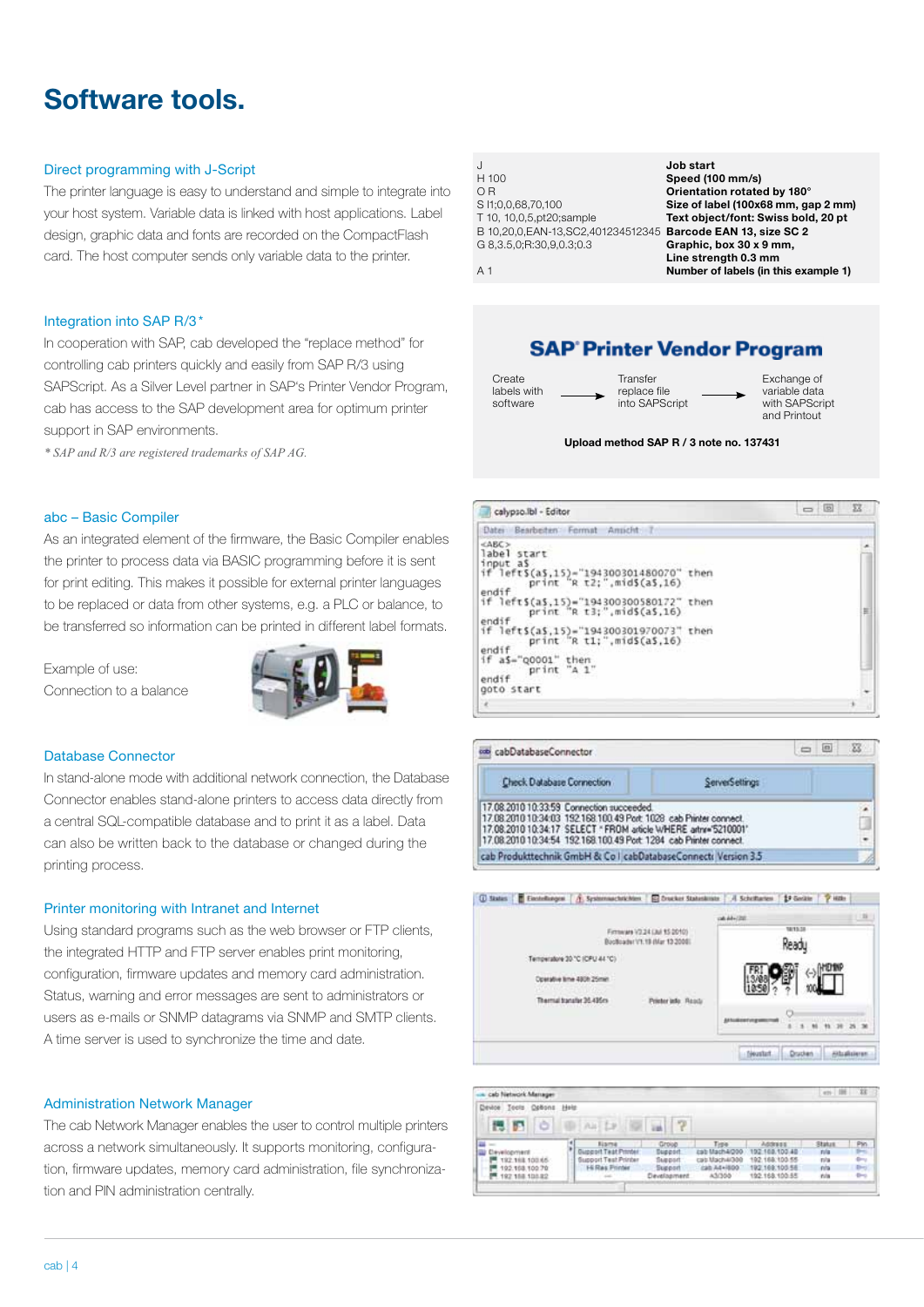### **Printer driver.**



#### WHQL-certified Windows printer driver for

Windows Vista Windows Server 2008 R2

Windows 2000 Windows Server 2003 Windows 7 Windows XP Windows Server 2008

Our printer drivers are officially certified and signed by Microsoft. They ensure optimum stability on your Windows operating system. The programs Word, Excel, Access, Corel Draw, etc. can be used to design and print labels.

*Microsoft® is a registered trademark of Microsoft Corporation.* 

|                     | <b>Barcode Fonts</b>   | <b>Command Fonts</b>   |               | International         |
|---------------------|------------------------|------------------------|---------------|-----------------------|
|                     | <b>Custom Commands</b> | Import/Export settings |               | About                 |
|                     | Options Advanced Setup | Dithering              | <b>Stocks</b> | <b>Printer Memory</b> |
| Speed:<br>Darkness: |                        | 17.5<br>٥              | cm/s          |                       |
|                     | Stocks:                | <b>User defined</b>    |               |                       |

### **Label software.**

#### cablabel R2+

A powerful label software that is available free of charge and specially designed for cab printers and print & apply systems.

Different fonts, barcodes and graphics in variable heights, widths and printing directions can be used to produce the best possible label design.

In addition to the loadable TrueType fonts available with MS Windows, cab printers also offer a large number of internal bitmap and vector fonts. Thanks to the support of the most commonly used codepages, country-specific special characters can also be printed.

High-performance functions make it possible to design and print even complex labels in just a few minutes. cablabel R2+ supports special functions of the cab printers, such as real-time clock, printer counter, stand-alone operation without PC, circular fonts or the printout of the printer data stream in a file. The MDI technology makes it possible to open several labels at the same time and to move objects from one label to another.



cablabel R2+ is available in 24 different languages for the following operating systems:

| Windows XP    | Windows Server 2003*                         |
|---------------|----------------------------------------------|
| Windows Vista | Windows Server 2008*                         |
| Windows 7     | * Terminalserver / Citrix are not supported. |

#### Additional label software

Highest possible variability – other commercially available label software solutions, such as Codesoft, Nicelabel, Easylabel, Bartender, Label Matrix or Labelview, support the cab label printers and labeling systems. More information is available on our website.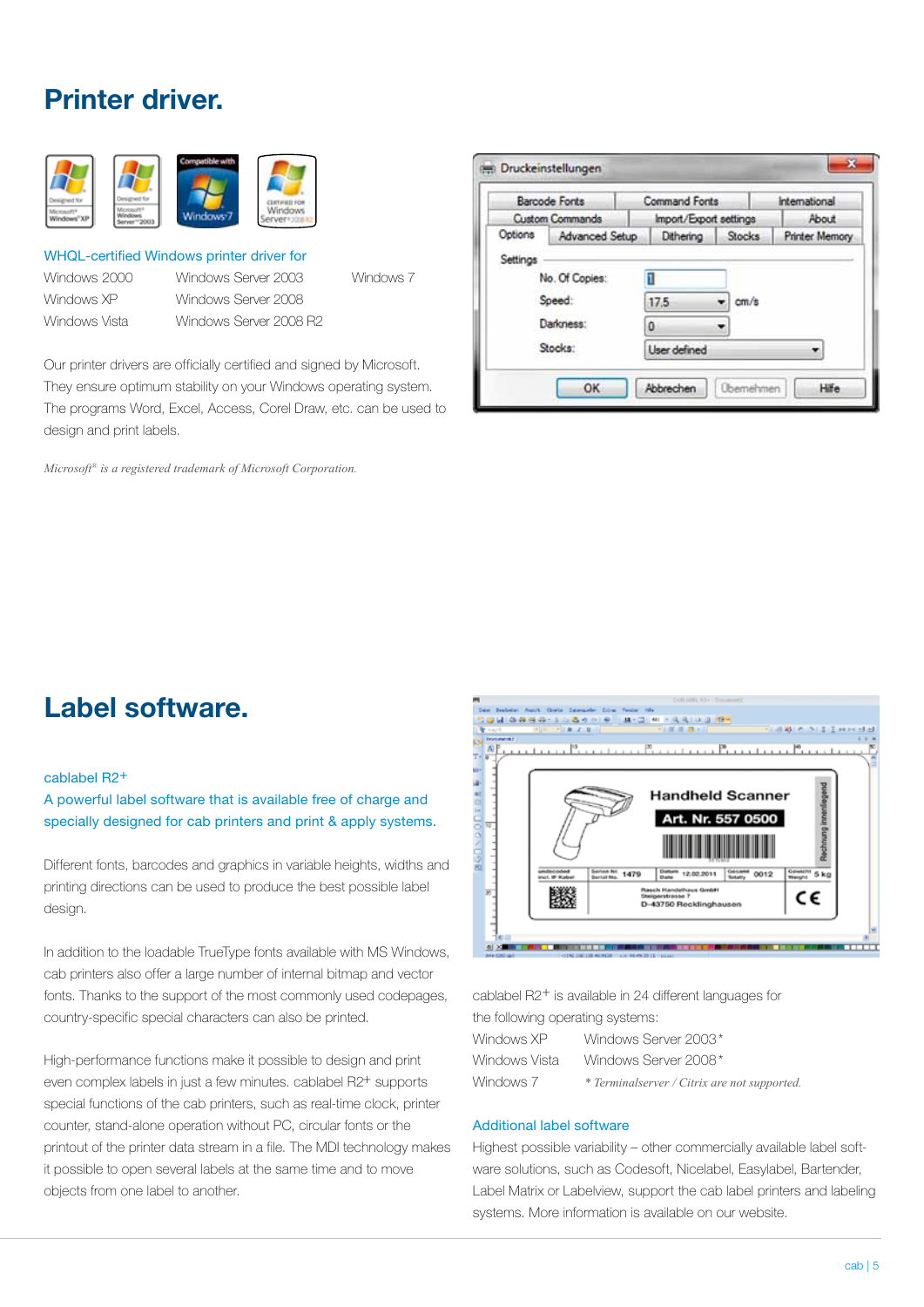# **Technical data.**

Standard Option

| <b>Label printer</b>  |                                                                                                                            | XC4                                                                             | XC <sub>6</sub>          |  |
|-----------------------|----------------------------------------------------------------------------------------------------------------------------|---------------------------------------------------------------------------------|--------------------------|--|
| <b>Printhead</b>      | Printing method                                                                                                            | Thermal transfer                                                                |                          |  |
|                       | Print resolution dpi                                                                                                       | 300                                                                             | 300                      |  |
|                       | Print spedd up to mm / s                                                                                                   | 30, 40, 50, 75, 100, 125                                                        | 30, 40, 50, 75, 100, 125 |  |
|                       | Print width up to mm                                                                                                       | 105.6                                                                           | 162.6                    |  |
| <b>Material</b>       | Labels, continuous rolls or fan-folded                                                                                     | Paper, cardboard, textiles, plastics such as PET, PE, PP, PVC, PU, acrylate, PI |                          |  |
|                       | Thickness mm / weight g / m <sup>2</sup>                                                                                   | $0.05 - 0.8 / 60 - 180$                                                         |                          |  |
|                       | Height: Labels mm                                                                                                          | $20 - 116$                                                                      | $50 - 176$               |  |
|                       | Of liner or continuous material mm                                                                                         | $25 - 120$                                                                      | $50 - 180$               |  |
|                       | Label height <sup>1)</sup> mm                                                                                              | $20 - 2000$                                                                     | $20 - 1500$              |  |
|                       | Media roll: Total diameter up to mm                                                                                        | 300                                                                             |                          |  |
|                       | Core diameter mm                                                                                                           | 76                                                                              |                          |  |
|                       | Winding direction                                                                                                          | Outside or inside                                                               |                          |  |
| Ribbon                | Ink                                                                                                                        | Outside or inside                                                               |                          |  |
|                       | Roll diameter up to mm                                                                                                     | 72                                                                              |                          |  |
|                       | Core diameter mm                                                                                                           | 25.4                                                                            |                          |  |
|                       | Ribbon length variable up to m                                                                                             | 360                                                                             |                          |  |
|                       | Width <sup>2)</sup> up to mm                                                                                               | $25 - 114$                                                                      | $55 - 165$               |  |
|                       | Saver printhead 1                                                                                                          |                                                                                 |                          |  |
| <b>Dimensions</b>     | Height x Depth x Width mm                                                                                                  | 395 x 554 x 248                                                                 | 395 x 554 x 358          |  |
|                       | Weight kg                                                                                                                  | 22                                                                              | 24                       |  |
| Label sensor          | Gap sensor                                                                                                                 | For leading edge of the label or punching marks and end of material             |                          |  |
|                       | Reflective sensor from the botton                                                                                          | For printing marks                                                              |                          |  |
|                       | Distance to leading edge mm                                                                                                | $5 - 53$                                                                        |                          |  |
| <b>Electronics</b>    | Processor high speed 32 Bit ColdFire/clock rate MHz                                                                        | 266                                                                             |                          |  |
|                       | <b>RAM MB</b>                                                                                                              | 64                                                                              |                          |  |
|                       | Memory IFFS MB Flash                                                                                                       | 8                                                                               |                          |  |
|                       | Slot for CompactFlash Type I memory card                                                                                   | ■                                                                               |                          |  |
|                       | Slot for wireless LAN card                                                                                                 | ■                                                                               |                          |  |
|                       | Battery buffer for                                                                                                         | Real-time clock, printout of time and date<br>Data storage on shut-down         |                          |  |
|                       | Warning signal                                                                                                             | Acoustic signal in case of error                                                |                          |  |
| <b>Interfaces</b>     | USB 2.0 high speed slave for PC connection                                                                                 | п                                                                               |                          |  |
|                       | Ethernet 10 / 100 Base T, LPD, RawlP printing,<br>ftp printing, DHCP, HTTP, FTP, SMTP, SNMP,<br>TIME, Zeroconf, mDNS, SOAP | ▬                                                                               |                          |  |
|                       | Peripheral connection                                                                                                      | ■                                                                               |                          |  |
|                       | WLAN card 802.11b / g WEP / WPA PSK (TKIP)                                                                                 | П                                                                               |                          |  |
|                       | 2x USB master for                                                                                                          | For external operation panel, keyboard, scanner, service key, USB flash drive   |                          |  |
| <b>Operating data</b> | Power supply                                                                                                               | 100 - 240 V ~ 50 / 60 Hz, PFC                                                   |                          |  |
|                       | Power consumption                                                                                                          | Max. 300 W                                                                      |                          |  |
|                       | Temperature / Humidity:<br>Operation                                                                                       | $+5 - 40^{\circ}$ C / 10 - 85% not condensing                                   |                          |  |
|                       | Storage                                                                                                                    | $+0 - 60^{\circ}$ C / 20 - 85% not condensing                                   |                          |  |
|                       | Transport                                                                                                                  | $-25 - 60^{\circ}$ C / 20 - 85% not condensing                                  |                          |  |
|                       | Approvals                                                                                                                  | CE, in preparation FCC class A, CB, CCC, UL                                     |                          |  |

*1) Limitations may apply to small labels, thin materials or strong adhesives. Critical materials or applications must be tested and approved. 2) The ribbon should be roughly the same width as the label in order to avoid folding.*



*With innovative technology for better climate protection Energy saving* – *Environmentally friendly*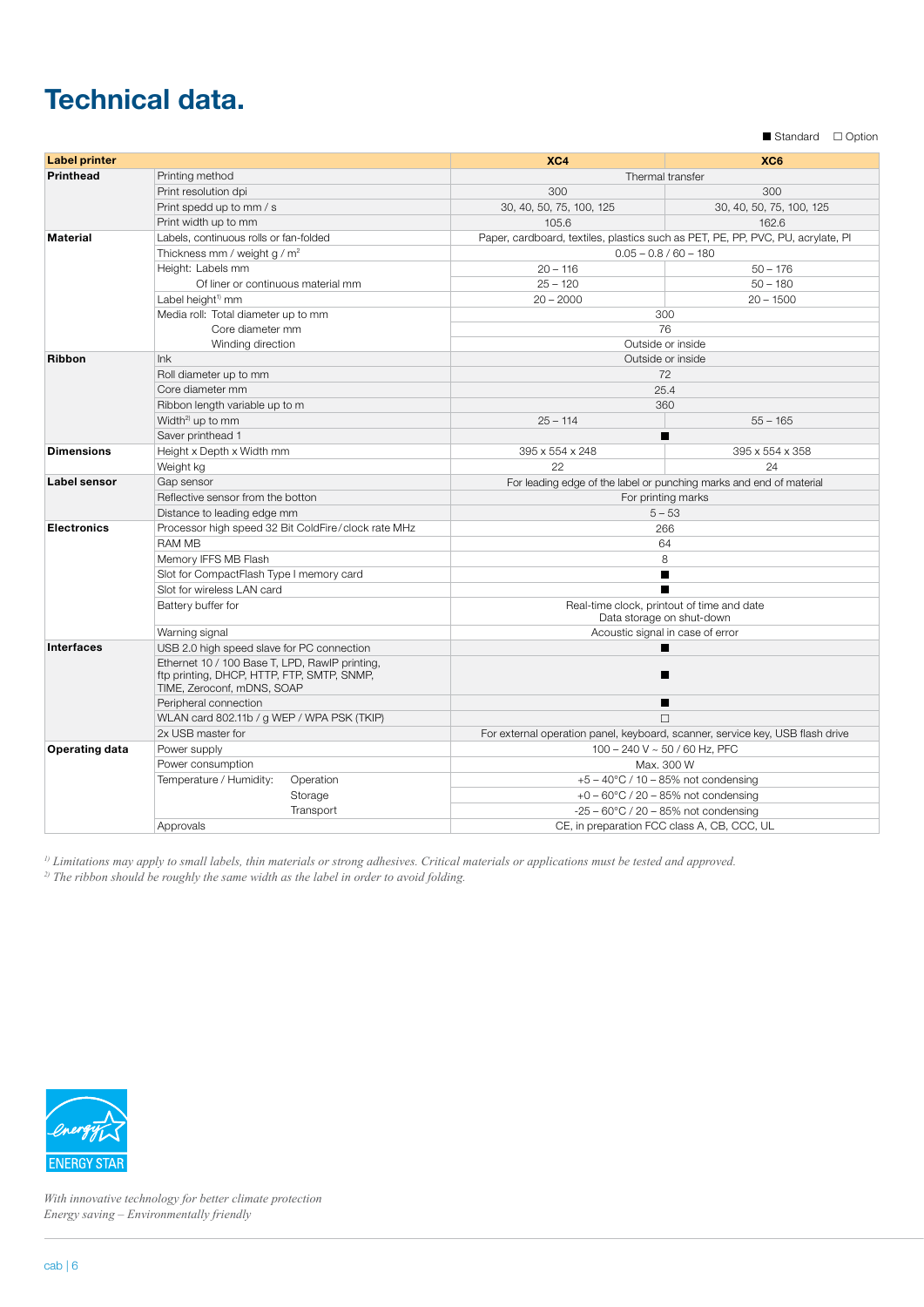$\blacksquare$  Standard  $\Box$  Option  $\Box$  Authorized distribution by resellers

| <b>Label printer</b> |                                              | XC4 and XC6                                                                                                                                                                                                                                                                                                                                                               |                    |  |
|----------------------|----------------------------------------------|---------------------------------------------------------------------------------------------------------------------------------------------------------------------------------------------------------------------------------------------------------------------------------------------------------------------------------------------------------------------------|--------------------|--|
|                      | <b>Operation panel</b>   Buttons/LED display | Pause, Feed, Cancel, Menu, Enter, 4 x Cursor                                                                                                                                                                                                                                                                                                                              |                    |  |
|                      | LCD graphic display                          | Width 60 mm, height 40 mm, text 4 lines, ca. 20 characters per line                                                                                                                                                                                                                                                                                                       |                    |  |
| Settings             |                                              | Time, date, digital or analog clock<br>25 language settings<br>System settings, print parameters, interfaces, security                                                                                                                                                                                                                                                    |                    |  |
| <b>Monitoring</b>    | Stop printing if:                            | End of ribbon<br>End of labels<br>Printhead open                                                                                                                                                                                                                                                                                                                          |                    |  |
|                      | On the display                               | Used memory<br>Data reception<br>Clock<br>Input buffer<br><b>WLAN</b> field intensity<br>Temperature of printhead<br>Date sheet<br>Remaining quantity of ribbon<br>Ethernet status<br>Access to memory card<br>abc Debug                                                                                                                                                  |                    |  |
| <b>Test routines</b> | System diagnosis                             | When switched on, incl. printhead testing                                                                                                                                                                                                                                                                                                                                 |                    |  |
|                      | Short status, status print                   | Font list, device list, WLAN status, profile of label, test grid, monitor mode, PPP status                                                                                                                                                                                                                                                                                |                    |  |
|                      | Status reports                               | Extensive status printout with information about settings, e.g. print length counter, runtime counter, etc.<br>Request of machine status via software command. Detailed status messages on the display, e.g. network error - no link,<br>barcode error, etc.                                                                                                              |                    |  |
| <b>Fonts</b>         | Font types                                   | 5 Bitmap fonts incl. OCR-A, OCR-B and 3 Vector fonts Swiss 721, Swiss 721 Bold and Monospace 821 available internally,<br>loadable TrueType fonts. Thai and Chinese (simplified Chinese) available as options.                                                                                                                                                            |                    |  |
|                      | Character sets                               | Windows 1250 up to 1257, DOS 437, 737, 775, 850, 852, 857, 862, 864, 866, 869, EBC DIC 500, ISO 8859-1 to -10 and -13<br>up to -16, WinOEM 720, UTF-8, Macintosh Roman, DEC MCS, K0I8-R. All West and East European Latin, Cyrillic, Greek,<br>Hebrew and Arabic characters are supported. Thai and Chinese available as options.                                         |                    |  |
|                      | Bitmap fonts                                 | Size of width and height $1 - 3$ mm<br>Zoom 2-10<br>Orientation 0°, 90°, 180°, 270°                                                                                                                                                                                                                                                                                       |                    |  |
|                      | Vector / TrueType fonts                      | Size of width and height 0.9 - 128 mm<br>Variable zoom,<br>Orientation 360° in steps of 1°                                                                                                                                                                                                                                                                                |                    |  |
|                      | Font formats                                 | Bold, italic, underlined, outline, negative, gray, vertical, depending on character fonts                                                                                                                                                                                                                                                                                 |                    |  |
|                      | Font width                                   | Variable                                                                                                                                                                                                                                                                                                                                                                  |                    |  |
| Graphics             | Graphic elements                             | Line, arrow, box, circle, ellipse, filled and filled with fading                                                                                                                                                                                                                                                                                                          |                    |  |
|                      | Graphic formats                              | PCX, IMG, BMP, TIF, MAC, GIF, PNG                                                                                                                                                                                                                                                                                                                                         |                    |  |
| <b>Barcodes</b>      | Linear barcodes                              | Code 39, Code 93<br>Interleaved 2 / 5<br>Code 39 Full ASCII<br>Ident- and lead code of Deutsche Post AG<br>Code 128 A, B, C<br>Codabar<br>JAN 8, 13<br>EAN 8, 13<br><b>EAN / UCC 128</b><br><b>MSI</b><br>EAN / UPC Appendix 2<br>Plessey<br>EAN / UPC Appendix 5<br>Postnet<br><b>FIM</b><br><b>RSS 14</b><br><b>HIBC</b><br>UPC A, E, E0                                |                    |  |
|                      | 2D codes                                     | Aztec, Codablock F, Data Matrix, PDF 417, Micro PDF 417, UPS Maxicode, QR-Code, RSS 14 truncated, limited, stacked and<br>stacked omnidirectional, EAN-Datamatrix, GS1 Data Bar<br>All codes variable in height, module width and ratio. Orientation 0°, 90°, 180°, 270°. Optionally with check digit, printed<br>characters and start/stop code, depending on code type. |                    |  |
| <b>Software</b>      | Programming                                  | J-Script direct programming<br>abc-Basic Compiler<br>Database Connector                                                                                                                                                                                                                                                                                                   | ■<br>$\Box$        |  |
|                      | System diagnosis /                           | Printer monitoring                                                                                                                                                                                                                                                                                                                                                        | ■                  |  |
|                      | administration                               | Network Manager                                                                                                                                                                                                                                                                                                                                                           | $\Box$             |  |
|                      | Label software                               | cablabel R2+<br>Codesoft, NiceLabel, Easylabel<br>Bartender, Label Matrix, Labelview                                                                                                                                                                                                                                                                                      | $\circ$<br>$\circ$ |  |
|                      | Windows driver certified                     | 32 / 64 bit for<br>Windows 2000<br>Server 2003<br>Windows XP<br>Server 2008<br>Windows Vista<br>Server 2008 R2<br>Windows 7                                                                                                                                                                                                                                               |                    |  |
|                      | Stand-alone operation                        |                                                                                                                                                                                                                                                                                                                                                                           |                    |  |

*For current data, please go to www.cab.de*